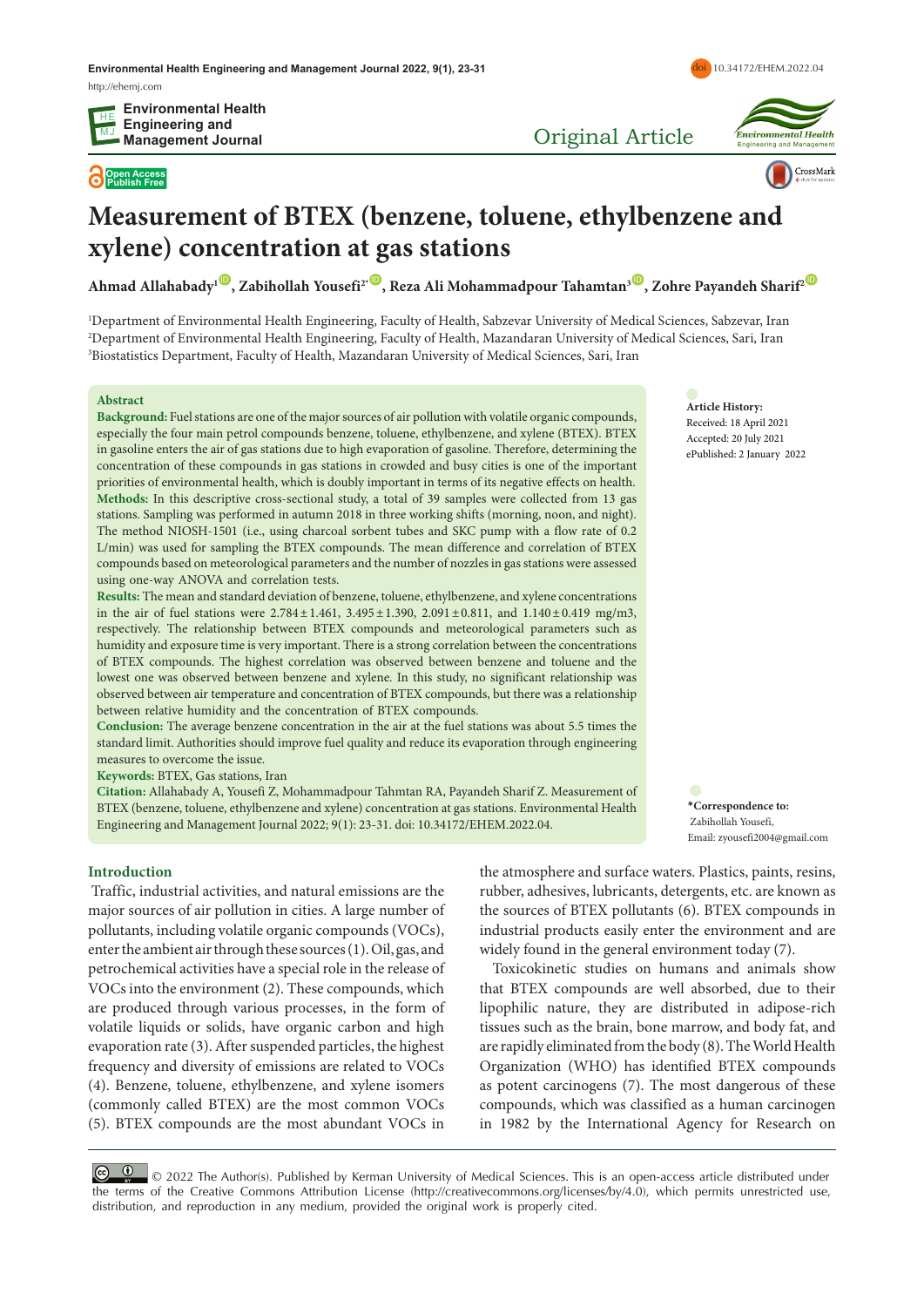Cancer (IARC), is benzene. The US Environmental Protection Agency (USEPA) prioritizes BTEX compounds (9). In studies investigating the toxic effects of BTEX on human health, these compounds have been found in blood and urine (10) and have shown adverse effects on the human respiratory system and lungs (11). Aplastic anemia, pancytopenia, and neurological disorders such as blurred vision are other chronic complications of exposure to these compounds (12). Apart from toxicity, BTEX compounds also act as precursors to contaminants such as peroxyacetyl nitrate, ozone, free radicals, and nitrogen oxides (13).

The use of motor vehicles has become an integral part of human life for many years for intercity, intercity communication, and doing various things. Over time, more and more gasoline- and gas-powered vehicles have been seen in the roads, which has subsequently led to the expansion of stations and increased fuel supply (14). According to a study by Watson et al, gasoline vehicles emit four times more VOCs than diesel vehicles (15). BTEX compounds are the main constituents of gasoline and due to the high evaporation rate of these compounds, they can enter the ambient air from the exhaust, vehicle carburetor engine, and petroleum product distribution stations (3).

Since air pollutants alter BTEX effect quality, it seems necessary to evaluate and monitor the concentration of these compounds in ambient air. On the other hand, determining the concentration of these compounds in the air of gas stations as places that cause cross-sectional exposure to BTEX compounds for customers and

permanently for station staff is more important. However, the available evidence on the measuring BTEX compounds in gas stations in low- and middle-income countries (e.g., Iran) with lower fuel quality is scarce yet, and to the best of our knowledge, there is no study on the association of BTEX concentration at gas stations with methodological parameters and the number of nozzles in these countries. Therefore, the present study was performed to determine the concentration of these compounds in the air of gas stations in the Mashhad metropolis as a case study and representative of major cities in Iran.

## **Materials and Methods**

In this descriptive cross-sectional study, the emissions of benzene, toluene, ethylbenzene, and xylene in the air of 13 gas stations in Mashhad as a case study were investigated. Sampling was conducted in 13 gas stations of the city, the sampling location of refueling stations is shown in [Figure 1.](#page-1-0)

To select the sampling sites, the city was divided into five areas: North, South, East, West, and Central, and the sites were selected to cover all areas and represent the entire city. Therefore, the air of the station with code (A), (B),  $(C), (D), (E), (F), (G), (H), (I), (J), (K), (L),$  and  $(M)$  were sampled. Sampling was performed in three shifts in the morning, at noon and night from each location according to NIOSH 1501 method (16) in autumn 2018. Overall, 39 samples were collected from the gas stations. At the time of sampling, atmospheric conditions were measured and recorded in terms of temperature, humidity, and wind speed by WBGT meter and anemometer.

<span id="page-1-0"></span>

**Figure 1.** Sampling location of refueling stations in Mashhad city, northeastern of Iran, as a case study.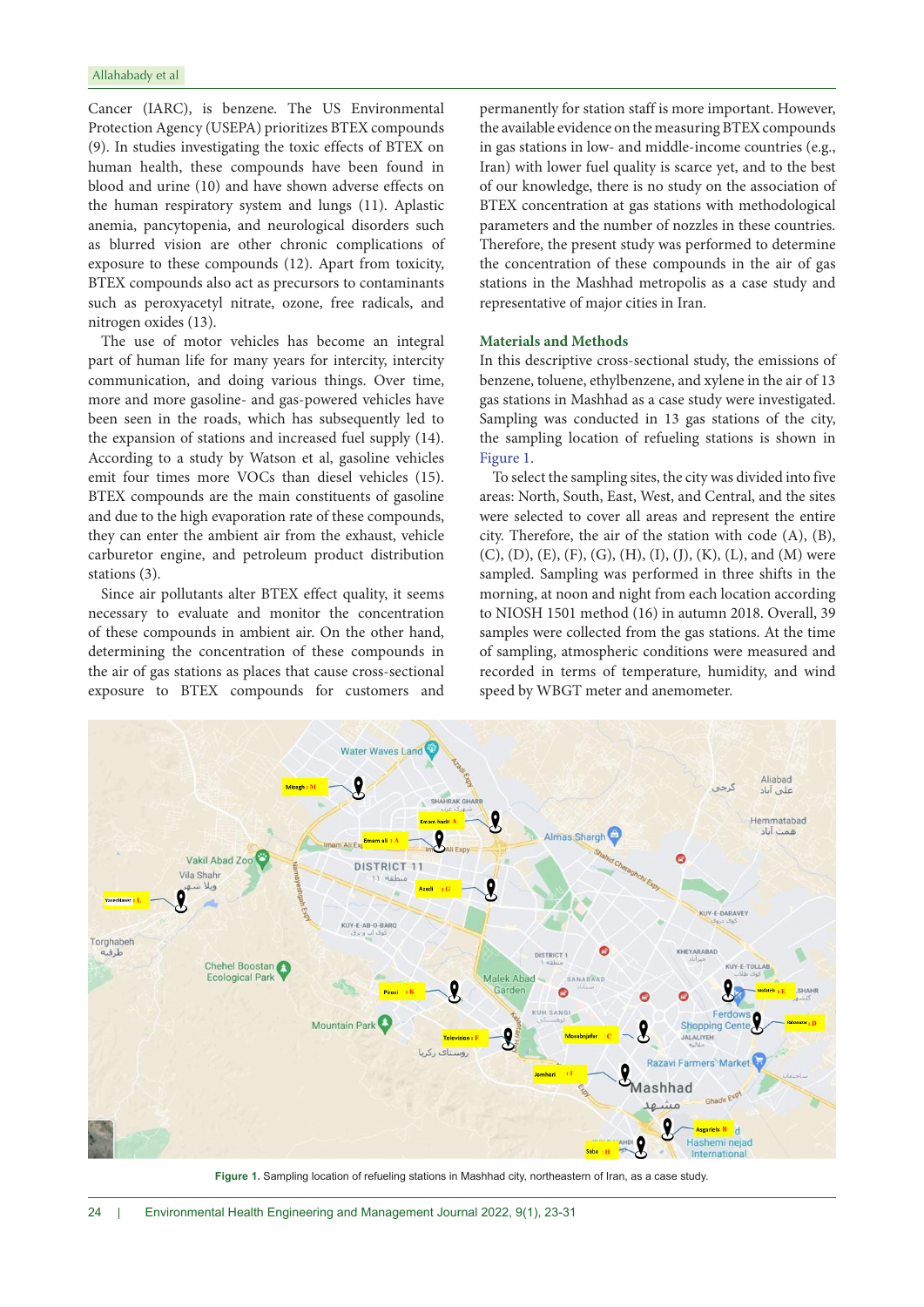## *Preparation of air samples*

A personal pump (SKC Ltd, DT11 8ST, UK) with an adjustable flow rate below 200 mL/min was used for sampling. The air at the sampling site was pumped through activated carbon adsorbent tubes to absorb the desired compounds. Activated carbon were contained in closed glass tubes made by SKC, its length was 7 cm and its inner diameter was 4 mm, and its content consisted of two separate parts of activated carbon 50 and 100 mg. The two sections are separated by a 2 mm layer of polyurethane foam. To perform the sampling operation, first, the individual sampling pump was calibrated by a soap bubble device by placing a flowmeter and a doubleended adsorbent tube in the circuit. The pump flow rate was set at 0.2 L/min during the sampling steps and the sampling time for each sample was about 1 hour and 15 minutes. All sorbent tubes were placed at the height of about 2 m above the ground level. At each sampling, the two ends of the absorber tube were broken and the absorber tube was connected to the pump inlet according to the arrow sign indicating the direction of airflow. Out of every 10 adsorbents, 2 were considered as control samples. To determine the background concentration and test error, carbon adsorbents were extracted without passing sampling air. After sampling, the tubes were transferred to Department of Analytical Chemistry Laboratory, Sabzevar University of Medical Sciences, at a temperature of 4°C. The samples were stored in the refrigerator until analysis. It should be noted that the shelf life of the samples from the day of sampling to the day of analysis at the mentioned temperature is 30 days. In this study, the interval between sampling and analysis was 7 days.

## *Chemical analysis of samples*

To extract the contaminants, the front part of the adsorbent was broken and its contents were poured into 2-ml vials (washed with CS2), and then, 1 ml CS2 with 99% purity was added to the vials. The vials were closed with a septum cap, and the samples were placed in a shaker for 30 minutes. After that, one µl of the solution inside the vial was removed by a 10 µL syringe (Hamilton Company) and injected at the injection port of the gas chromatograph of the mass spectrometer (model CP3800, Inc., Variance company). The extracted samples were injected into a gas chromatography device with a flame ionization detector (GC-FID, Agilent Technology, 7890) to measure the concentration of BTEX compounds. The calibration curves were made using a standard mixture of BTEX (2000 μg/mL in methanol) to reach a response signal (peak graph founding in GC-FID) as standard concentrations in 10 points. The recognized calibration curves for the BTEX compounds were obtained to have R-squared values≥0.999. Finally, the measured BTEX compounds were reported in mg/m<sup>3</sup>. The shutdown time of the device was 1.9-3.5 minutes, the injection

site temperature was 180°C, the initial temperature of the column was 30°C, and the storage time at the initial temperature was 12 min. The temperature increased by 20°C per minute until it reached 180°C, and then, stopped at this temperature. The total analysis time was 2 minutes, and column specifications were (SGE Code: 25 mm × 0.22 mm, Capillary serial number: 4792B09, P/N: 054253, CO.N: SGG).

The precision of Method Quantitation Limit (MQL) values was evaluated by relative standard deviations (RSD). The results confirm that the RSD of each calibration BTEX level (3 replicates) was not higher than 5% for BTEX. The method detection limit (MDL) for each BTEX compound were found to be in the range of 0.12 to 0.16  $\mu$ g/m<sup>3</sup>. The value of BTEX in blank samples were ranged less than the limit of detection (LOD).

#### *Data analysis*

Data were analyzed using SPSS version 19. In this regard, the Kolmogorov-Smirnov test was used to evaluate the distribution of pollutants and meteorological data. Parametric tests such as Pearson correlation and oneway analysis of variance (ANOVA) were used to examine normal variables, and Spearman and Kruskal-Wallis correlation tests were used to analyze abnormal variables. Statistical significant level was considered at *P*=0.05.

## **Results**

The results of assessment of the normal status of BTEX compounds and meteorological factors indicated that all of them were normal except for xylene isomers. Examination of BTEX normality in three times of the morning, noon, and night using the Shapiro-Wilk test showed that the data related to benzene and ethylbenzene concentration were normal. Data on the concentration of BTEX compounds (mg/m3 ) by sites examined are presented in [Table 1](#page-3-0). Accordingly, the highest concentration of all BTEX compounds was related to the site with code C and the lowest one was related to the site with code L. The mean and standard deviation of humidity, air temperature, and wind speed reported by the stations as well as the number of nozzles in each station are shown in [Table 2.](#page-3-1) The relationship between BTEX and meteorological factors and the number of nozzles at fuel stations was investigated using Pearson and Spearman correlation tests [\(Table 3\)](#page-4-0). Pearson correlation test was used for normal variables and Spearman correlation test was used for abnormal variables. Considering that *P* value less than 0.05 indicates a significant correlation between the two variables, the relationship between humidity and BTEX was significant (*P*<0.05). On the other hand, the closer the correlation (r) to 1 or -1, the stronger the correlation, so there was the highest correlation between toluene concentration and humidity. Since the positive correlation shows a direct relationship and the negative correlation shows an inverse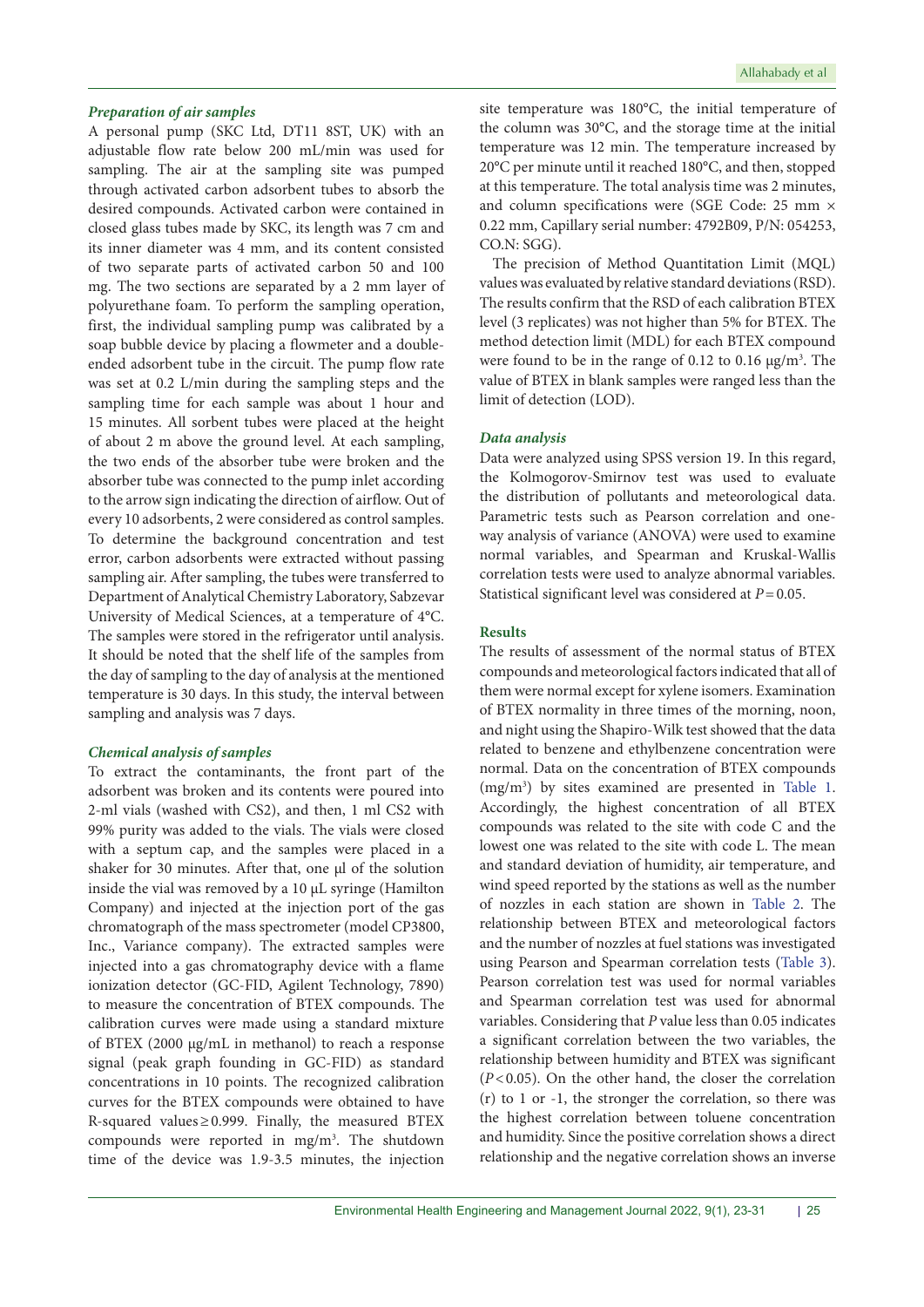#### <span id="page-3-0"></span>**Table 1.** Mean and standard deviation of BTEX by position

| <b>Station</b> | Benzene (mg/m3)   | Toluene (mg/m3)   | Ethyle Benzene (mg/m3) | Xylene (mg/m3)    |
|----------------|-------------------|-------------------|------------------------|-------------------|
| A              | 4.486±1.200       | $5.129 \pm 1.017$ | 2.788±0.661            | 1.291±0.586       |
| B              | $2.691 \pm 0.718$ | $3.421 \pm 1.203$ | 2.107±0.127            | $0.916 \pm 0.104$ |
| С              | 5.635±1.875       | $6.324 \pm 1.921$ | 3.482±0.667            | 1.610±0.642       |
| D              | 2.652±1.004       | $3.235 \pm 1.027$ | $2.504 \pm 0.552$      | 1.291±0.619       |
| E              | $3.119 \pm 1.223$ | $4.061 \pm 1.316$ | 2.745±0.657            | $1.501 \pm 0.535$ |
| F              | $4.051 \pm 1.579$ | 4.170±1.474       | $2.532 \pm 0.646$      | 1.270±0.292       |
| G              | $2.041 \pm 0.864$ | 2.687±0.580       | 1.635±0,476            | $0.987 \pm 0.253$ |
| Н              | 2.038±0.096       | 2.925±0.642       | 1.727±0.224            | 1.160±0.381       |
|                | 1.881±0.0543      | 2.734±0.851       | $1.453 \pm 0.110$      | 7.939±0.079       |
| J              | $2.304 \pm 0.494$ | 3.156±0.704       | 2.066±0.111            | 10.47±0.058       |
| K              | 1.589±0.248       | 2.443±0.505       | 1.212±0.165            | $0.872 \pm 0.196$ |
| L              | $1.024 \pm 0.149$ | $1.909 \pm 0.300$ | $0.942 \pm 0.175$      | $0.658 \pm 0.079$ |
| M              | 3.822±1.646       | 4.357±0.994       | 2.628±1.371            | 1.540±0.629       |
| Total          | 2.785±1.461       | $3.495 \pm 1.390$ | $2.091 \pm 0.811$      | 1.140±0.419       |

<span id="page-3-1"></span>**Table 2.** Mean and standard deviation of humidity, air temperature, and wind speed reported by the stations and number of nozzles in each station

| <b>Station</b> | Humidity (%)    | Air temperature (°C) | Wind speed (m/s) | <b>Number of Nozzles</b> |
|----------------|-----------------|----------------------|------------------|--------------------------|
| Α              | $20.3 + 8.0$    | $28.3 \pm 5.2$       | 0.5 ± 0.4        | 21                       |
| B              | $17.3 \pm 3.5$  | $31.2 \pm 2.6$       | $0.6 + 0.2$      | 16                       |
| C              | $25.2 + 9.5$    | $23.9 + 9.9$         | $0.9 + 0.2$      | 16                       |
| D              | $29.1 \pm 5.1$  | $28.4 \pm 3.6$       | $0.7 \pm 0.3$    | 18                       |
| E              | $28.3 \pm 8.4$  | $30.3 \pm 2.5$       | $1.1 \pm 0.8$    | 18                       |
| F              | $19.5 \pm 5.9$  | $31.8 + 4.5$         | $0.2 \pm 0.2$    | 30                       |
| G              | $25.9 \pm 11.0$ | $30.1 \pm 3.4$       | $0.3 \pm 0.2$    | 20                       |
| H              | $26.3 \pm 10.2$ | $30.0 \pm 2.8$       | $0.3 \pm 0.2$    | 15                       |
| $\overline{1}$ | $27.8 \pm 3.4$  | $32.3 \pm 3.3$       | $0.3 \pm 0.2$    | 38                       |
| J              | $31.8 + 4.5$    | $29.4 \pm 2.1$       | $1.0 + 0.7$      | 20                       |
| K              | $34.7 \pm 3.7$  | $24.2 \pm 3.6$       | $0.7 \pm 0.5$    | 22                       |
| L              | $35.2 \pm 2.6$  | $26.1 \pm 2.4$       | $0.6 + 0.1$      | 22                       |
| M              | $28.1 \pm 2.2$  | $30.3 \pm 1.3$       | $0.4 \pm 0.3$    | 24                       |

relationship between the two variables, the relationship between BTEX and humidity and the number of nozzles in the stations was inverse.

The relationship between pollutant concentration and measurement time was investigated using regression model. Also, variables that had a significant correlation with the concentration of pollutants were included in the model. Based on this result, the relationship between benzene concentration and measurement time as well as air humidity was investigated. The benzene concentration in the morning was  $1.5669$  mg/m<sup>3</sup> less than that at night (*P*=0.002). Also, benzene concentration at noon was 1.7413 mg/m<sup>3</sup> lower than that at night  $(P=0.001)$ . In addition, there was a significant relationship between humidity content and benzene concentration (*P*=0.002) so that for one unit increase in humidity, benzene concentration decreased by  $0.0918$  mg/m<sup>3</sup>. Toluene concentration in the morning was  $1.6354$  mg/m<sup>3</sup> lower than that at night  $(P=0.001)$ . At noon, the concentration of toluene was  $1.2995$  mg/m<sup>3</sup> less than that at night  $(P=0.009)$ . The results showed that there was a significant relationship between toluene concentration and air humidity  $(P=0.003)$  so that for one unit increase in air humidity, toluene concentration decreased by 0.0842 mg/ m3 . The concentration of ethylbenzene in the morning was 0.6694 mg/m<sup>3</sup> lower than that at night ( $P=0.03$ ), while at noon, it was  $0.7425$  mg/m<sup>3</sup> lower than that at night (*P*=0.02). There was also a significant relationship between humidity and ethylbenzene concentration  $(P=0.01)$  and for one unit increase in humidity, ethylbenzene concentration decreased by 0.0457 mg/m<sup>3</sup>. The results showed a significant relationship between measurement time and xylene concentration  $(P=0.001)$ , so that its concentration was  $0.5259$  mg/m<sup>3</sup> lower in the morning than that at night. The correlation of BTEX pollutants with each other is shown in [Table 4](#page-4-1).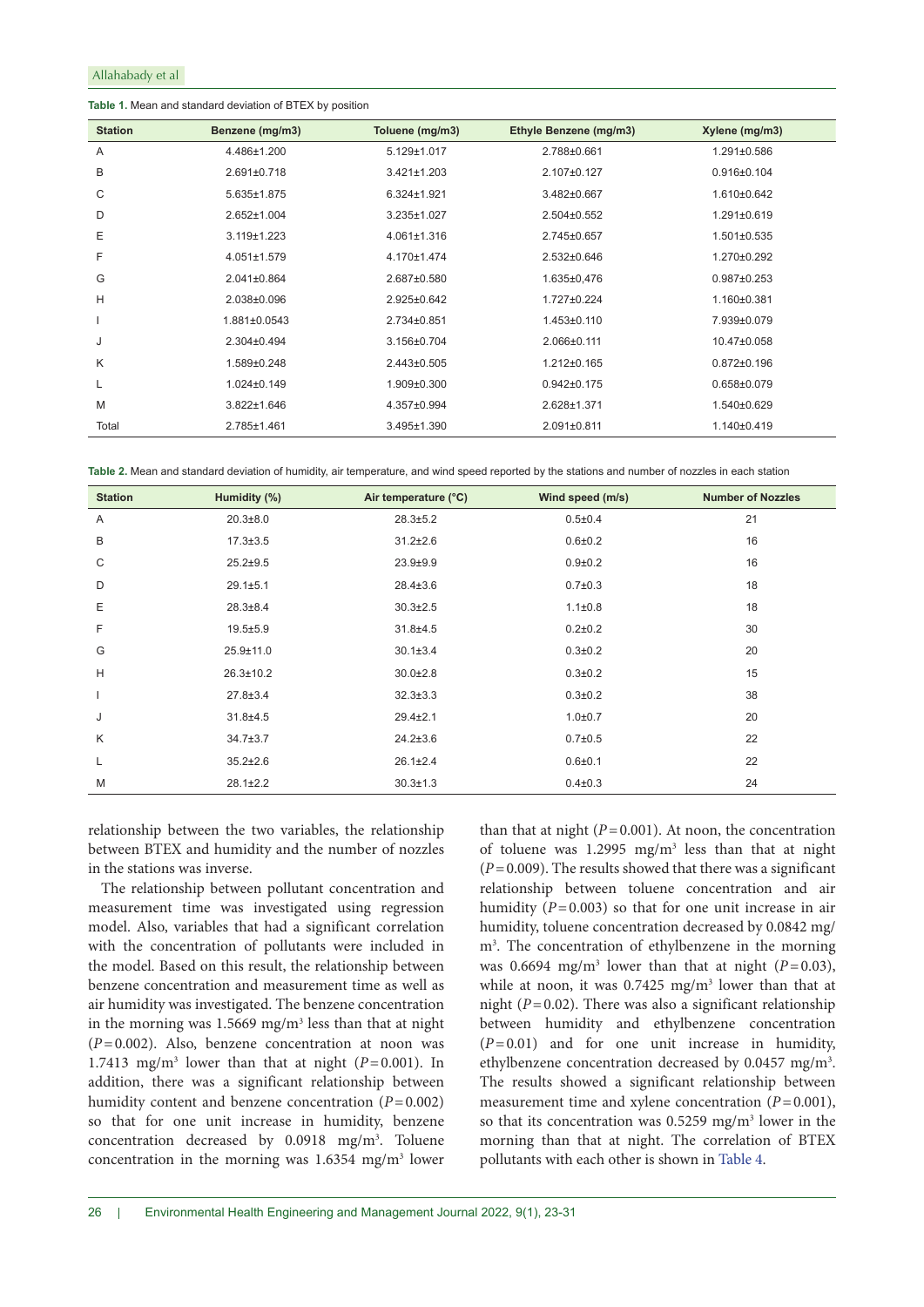<span id="page-4-0"></span>**Table 3.** Correlation of BTEX with meteorological factors and number of nozzles

| <b>Pollutants</b>    | в                                | т                             | Е                                 | X                                 |  |
|----------------------|----------------------------------|-------------------------------|-----------------------------------|-----------------------------------|--|
| Humidity             | $r_{0} = -0.36$<br>$P = 0.03$    | $r_{p} = -0.41$<br>$P = 0.01$ | $r_{\rm p} = -0.34$<br>$P = 0.04$ | $r_s = -0.33$<br>$P = 0.05$       |  |
| Air temperature      | $r_{\rm p} = 0.09$<br>$P = 0.60$ | $r_{n} = 0.14$<br>$P = 0.41$  | $r_{p} = 0.12$<br>$P = 0.50$      | $r_e = 0.32$<br>$P = 0.05$        |  |
| Wind speed           | $r_n = -0.03$<br>$P = 0.86$      | $r_n = 0.03$<br>$P = 0.84$    | $r_{\rm p} = 0.09$<br>$P = 0.59$  | $r_s = -0.02$<br>$P = 0.91$       |  |
| Number of<br>nozzles | $r_a = -0.18$<br>$P = 0.30$      | $r_a = -0.17$<br>$P = 0.32$   | $r_s = -0.29$<br>$P = 0.09$       | $r_{\rm s} = -0.14$<br>$P = 0.41$ |  |

R<sub>p</sub>: Pearson correlation.

 $\mathsf{R}_\mathsf{s}{:}$  Spearman correlation.

<span id="page-4-1"></span>**Table 4.** Correlation of BTEX pollutants with each other

| <b>Pollutants</b> | в                                |                                  | Е                                |
|-------------------|----------------------------------|----------------------------------|----------------------------------|
| B                 |                                  |                                  |                                  |
|                   | $r_{\rm p} = 0.96$<br>P > 0.0001 |                                  |                                  |
| E                 | $r_{\rm p} = 0.92$<br>P > 0.0001 | $r_{\rm p} = 0.88$<br>P > 0.0001 |                                  |
| X                 | $r_{\rm s} = 0.78$<br>P > 0.0001 | $r_{\rm s} = 0.79$<br>P > 0.0001 | $r_{\rm s} = 0.81$<br>P > 0.0001 |

R<sub>,</sub>: Pearson correlation.

R<sub>s</sub>: Spearman correlation.

#### **Discussion**

According to Iran Occupational Health Committee, the permissible limits of benzene, toluene, ethylbenzene, and xylene are 0.5, 50, 100, and 100 ppm (3.2, 205.5, 473, and 473 mg/m<sup>3</sup>), respectively (17). Accordingly, the concentration of benzene in all stations was higher than the permissible limit and the concentration of toluene, ethylbenzene, and xylene isomers in all stations was less than the permissible limit. In this study, the highest concentration of BTEX compounds was observed in one site. The study of the station with code C, considering that it has the maximum value of all four parameters, showed that the traffic location of this station in the city center and near the holy shrine is the cause of high concentrations of BTEX compared to other stations[\(Figure 2\)](#page-5-0). In addition, it seems that the small structure and limited space of the

site C have caused the concentration of VOCs in this site to be higher than that in other sites. In this study, benzene concentrations ranged from about 1 to more than 5 ppm  $(3.2\n-16 \text{ mg/m}^3)$  at different sites. These values are higher than the values of benzene measured in the petrochemical industry in the study of Rene et al, which was reported to be in the range of  $0.450 - 2.000$  ppm  $(1.44 - 6.4$  mg/m<sup>3</sup>) (18). The average concentration of benzene in the air of fuel stations in the present study was  $2.784 \pm 1.462$  ppm  $(8.9 \pm 4.68 \text{ mg/m}^3)$ , while the average concentration of benzene in the respiratory air of workers working in Tehran gas stations in the study of Rastkari et al was reported to be  $5.900 \pm 1.930$  ppm  $(18.8 \pm 6.17 \text{ mg/m}^3)$ , which is two times more than this amount (19). Due to the use of petroleum products in industries such as dyeing, the concentration of BTEX compounds in the environments using these products has been investigated, and similar concentrations of these compounds have been reported with the concentrations in the air of refueling stations. In the study of Salmani et al on the ambient air of car painting workshops in Yazd, the average concentrations of BTEX compounds were reported to be 2.14, 4.09, 1.08, and 3.05 ppm (6.48, 16.81, 5.11, and 14.43 mg/m<sup>3</sup>), respectively (20), which are close to the values obtained in the present study. In a study conducted in Firuzabad, India, the concentration of BTEX compounds in gas stations was reported to be  $0.675 - 0.784$  ppm  $(2.16 - 3.7$  mg/m<sup>3</sup>), which is much lower than that reported in the present study (21).

The comparative evaluation of the results of the present study with those of some related studies performed at different parts of the world is shown in [Table 5](#page-4-2).

According to the table, the concentration of pollutants in the air of fuel stations is close to each other and higher than that reported in other countries, which can depend on several factors. Differences in refineries and refining processes, and consequently, the chemical composition of gasoline and its aromatic contents, as well as preventing or reducing the entry of gasoline vapors into the atmosphere due to the presence of gasoline vapor recovery systems and advanced gasoline waste control systems in other

<span id="page-4-2"></span>**Table 5.** Comparison of the results of the present study with those of some related studies performed in different parts of the world

| <b>Benzene</b><br>(mg/m <sup>3</sup> ) | <b>Toluene</b><br>(mg/m <sup>3</sup> ) | ethylbenzene (mg/<br>m <sup>3</sup> | Xylene<br>(mg/m <sup>3</sup> ) | <b>Sites</b>    | <b>References</b> |
|----------------------------------------|----------------------------------------|-------------------------------------|--------------------------------|-----------------|-------------------|
| 2.785                                  | 3.495                                  | 2.092                               | 1.14                           | Mashhad, Iran   | The present study |
| 0.23                                   | 0.3923                                 | 0.0933                              | 0.3802                         | Khorasgan, Iran | (22)              |
| 0.286                                  | 0.495                                  | 0.112                               | 0.414                          | Shahreza, Iran  | (23)              |
| 1.932                                  | 0.667                                  | 0.148                               | 0.34                           | Yazd, Iran      | (3)               |
| 0.15                                   | 2.2                                    | 0.049                               | 0.192                          | Valensia, Spain | (24)              |
| 0.0018                                 | 0.0049                                 | 0.0015                              | 0.0044                         | Belgium         | (25)              |
| 0.599                                  | 1.694                                  | 0.096                               | 0.533                          | Thailand        | (26)              |
| 0.0297                                 | 0.0477                                 | 0.0233                              | 0.0306                         | Brazil, 2000    | (27)              |
| 1.787                                  | 9.145                                  | 0.973                               | 0.476                          | Shahindej, Iran | (14)              |
| 2.01                                   | 1.8                                    | 2.72                                | 1.65                           | Ardabil, Iran   | (28)              |
|                                        |                                        |                                     |                                |                 |                   |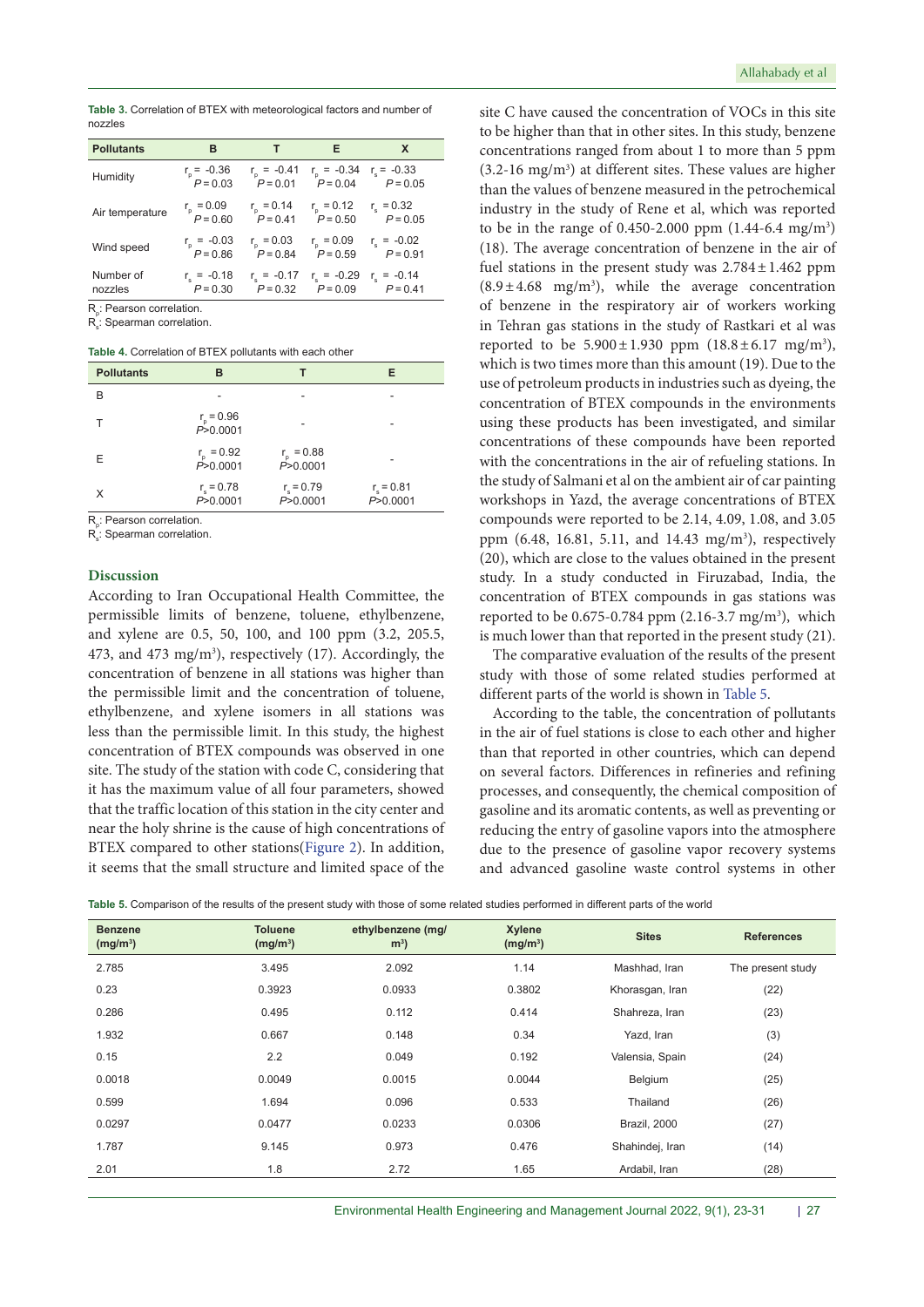

**Figure 2.** Comparison of the concentrations of toluene (a), benzene (b), ethylbenzene (c), and xylene (d) (μg/m<sup>3</sup>), in the air of different refueling stations by sampling time.

countries can be among these reasons. The number of service stations per day and population density, along with economic, social, and cultural factors, affect the amount, type, and correctness of gasoline use.

Soltanpour et al conducted a systematic review and probabilistic health risk assessment on the concentration of benzene, toluene, ethylbenzene, and xylene in ambient air of the gas stations in Iran, and suggested that the health risk assessments of exposure to BTEX could be useful in choosing suitable control measures. This health risk assessment is suggested to be developed based on data measurement of different sites in a variety of the centers that may be exposed to BTEX (29).

However, numerous studies, environmental monitoring of residents around these stations as well as workers who are in contact with these pollutants (both in the distribution sector and in the industry of production of these materials) emphasized the need to assess the risks of emissions in urban areas (30-34).

Effects of inhaled combined of BTEX and health symptoms associated with occupational exposure of gasoline station workers to BTEX compounds have been studied in recent studies (35,36).

In addition to concerns about BTEX pollution in urban areas, some natural treatment systems such as phytoremediation of BTEX from indoor air or reduction of BTEX in automotive paint sludge by vermicomposting

<span id="page-5-0"></span>process in recent studies are promising news for pollution control (37,38).

Heibati et al evaluated the average exposure of workers in different stages of loading as well as tanks and transport drivers and firefighters and office workers and found that the highest concentration was related to workers loading in tankers, and the concentration of benzene was reported 5.390 mg/m3 (39). The concentration of BTEX in station C in the present study is very close to that reported in this study.

#### **Conclusion**

This study showed that although the concentrations of toluene, ethylbenzene, and xylene compounds were within the standard permissible limits, but the concentration of benzene can increase several times the permissible limit in crowded cities, as in this case study in Mashhad, benzene concentration was reported up to 5.5 times the permissible limit, which requires the planning of control managers on the environmental aspects of gas stations. It requires the attention of the authorities to take interventions such as improving the quality of fuel and reducing its evaporation through engineering measures.

This study showed that by decreasing the temperature in different places in the morning, the concentration of VOCs in BTEX increased. In the morning, to make it easier to start the car, the gasoline vapor pressure is increased by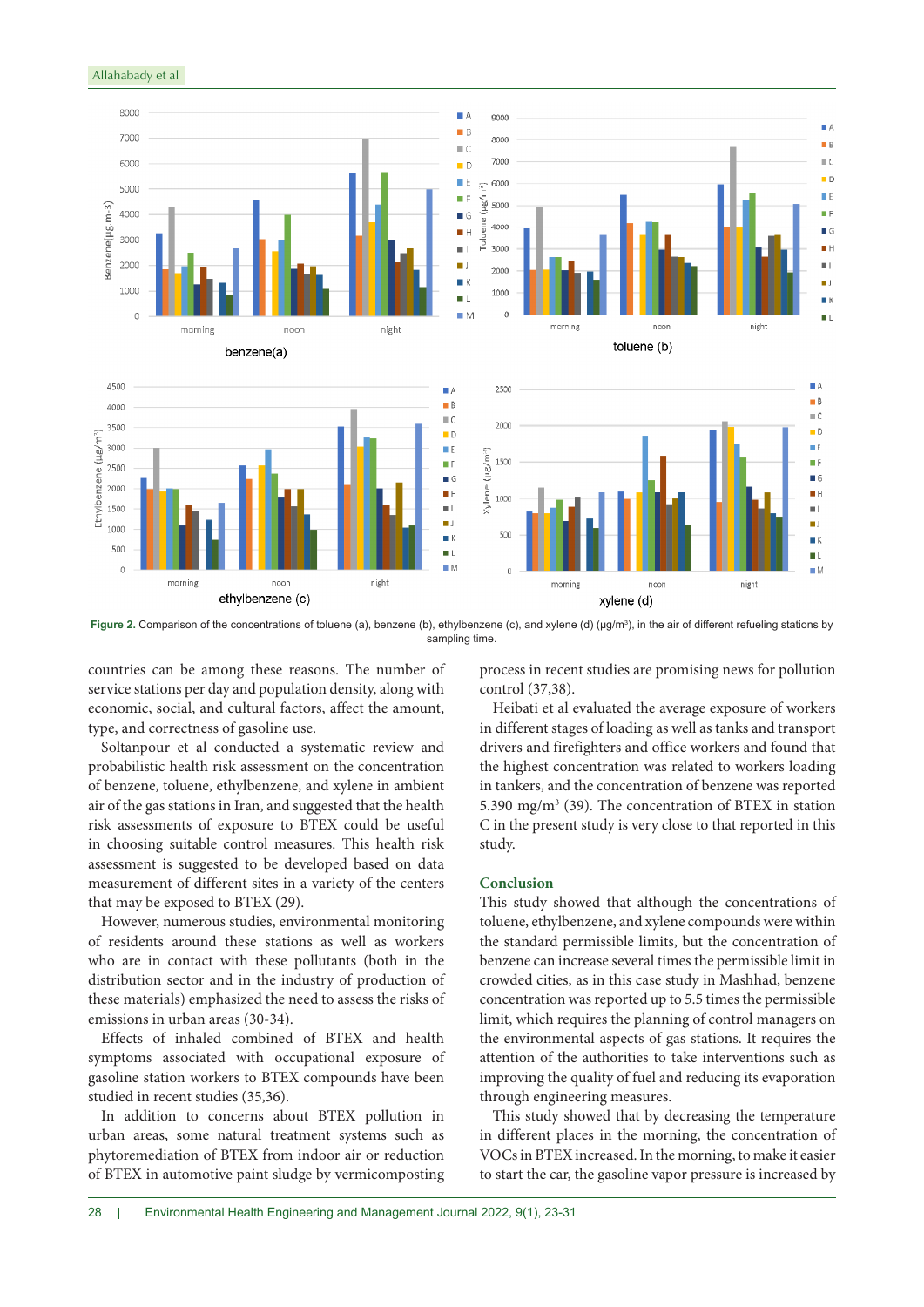increasing the percentage of volatile gasoline components, which leads to faster evaporation of gasoline and increases the concentration of compounds in the station area in the morning.

This study has shown the extent of the pollution so that the authorities in the distribution of these fuels can take a specific action in a national program to equip the stations with warning systems above the concentration limit. The suggestion is that all operating stations and fuel station workers should be trained in hazardous exposure to BTEX compounds and adherence to occupational safety protocols and occupational health and safety guidelines before official employment and professional startup at the stations or starting work, and should be under the control and supervision of an occupational health organization with a continuous and scientific training program. In terms of physical equipment, fuel stations or station managers should control the installation of equipment on fuel injection nozzles to control evaporation of these materials, and install warning signs and information posters to inform customers about the dangers of exposure to these compounds.

In future research, it is suggested to develop the range of BTEX concentration measurements to various large cities, in addition to gas stations, to the industrial sites of production of these products, to the workers of transportation of these products, and to storage tanks of these products and transfer stations. Also, the risk of exposure to these compounds should be evaluated.

## **Acknowledgments**

The authors would like to express their gratitude and appreciation to the Vice-Chancellor for Research and Technology of Mazandaran University of Medical Sciences, for supporting the study and the Faculty of Health of Sari, and also, the Faculty of Health of Sabzevar University of Medical Sciences for jointly accepting the financial credit of this project. They are very grateful to Dr. Eskandari, Ms. Bafandeh, Mr. Malek Raouf, and Dr. Miri, who supported this research and without their help, the research would not have been possible. And special thanks to the laboratory of Sabzevar School of Health and all experts and colleagues and all people who helped in this research.

#### **Ethical issues**

In this article, the authors considered all the ethical points in collecting data and confidently declare that this manuscript is the original work of the authors, and all data collected during the study are as presented in the manuscript, and no data from the study has been or will be published elsewhere separately. This article is a research project and simultaneous thesis of Ms. Zohreh Payendeh Sharif, which was approved by the Vice-Chancellor for Research and Technology of Mazandaran University of Medical Sciences and the Faculty of Health of Sabzevar University of Medical Sciences (Approval code: 3027),

and the Ethics Committee of Mazandaran University of Medical Science Ethical code: IR.mazums.rec.1396.3027).

## **Competing interests**

The authors declare that there is no conflict of interests.

# **Authors' contributions**

All authors have contributed to various sections of this research from guidance and advice to collection of samples, writing and editing the article, and all items related to the article.

#### **References**

- 1. Miri M, Rostami Aghdam Shendi M, Ghaffari HR, Ebrahimi Aval H, Ahmadi E, Taban E, Gholizadeh A, Yazdani Aval M, Mohammadi A, Azari A. Investigation of outdoor BTEX: Concentration, variations, sources, spatial distribution, and risk assessment. Chemosphere 2016; 163:601-609. doi: 10.1016/j.chemosphere.2016.07.088.
- 2. Leili M, Farjadfard S, Sorial GA, Ramavandi B. Simultaneous biofiltration of BTEX and Hg° from a petrochemical waste stream. J Environ Manage 2017; 204(1):531-539. doi: 10.1016/j.jenvman.2017.09.033.
- 3. Mosaddegh Mehrjerdi MH, Tahmasebi N, Barkhordari Firooz Abadi A, Fallahzadeh H, Esmaielian S, Soltanizadeh K. The investigation of exposure to benzene, toluene, ethylbenzene and xylene (BTEX) with Solid Phase Microextr action Method in gas station in Yazd province. Iran South Med J 2014; 16(6):419-27. [In Persian].
- 4. Sarkhosh M, Mahvi A, Zare M, Alavi J, Mohseni M. Assessment of Volatile Organic Compound (VOC) in Tehran air pollution in 2010-2011. Journal of Rafsanjan University of Medical Sciences 2013; 12(4):271-278. [In Persian]
- 5. Bhardwaj V, Rani B, Kumar A. Determination of BTEX in urban air of Agra. International Journal of Advance Research in Science and Engineering 2017; 6(8):801-8.
- 6. Sostaric A, Stojic A, Stojic SS, Grzetic I. Quantification and mechanisms of BTEX distribution between aqueous and gaseous phase in a dynamic system. Chemosphere 2016; 144:721-7. doi: 10.1016/j.chemosphere.2015.09.042.
- 7. Duan X, Li Y. Sources and Fates of BTEX in the General Environment and Its Distribution in Coastal Cities of China. Journal of Environmental Science and Public Health 2017; 1(2):86-106. doi: 10.26502/jesph.9612009.
- 8. Farshad A, Oliaei HK, Mirkazemi R, Bakand S. Risk Assessment of benzene, toluene, ethylebenzene, and xylene (BTEX) in paint plants of two auotomative induxtries in Iran by using the coshh guideline. European Scientific Journal 2014; 9(10): 270-276. doi: 10.19044/esj.2013. v9n10p%p.
- 9. Sahranavard Y, Zare S, Kalantary S, Omidi L, Karami M. Determining benzene, toluene, ethylbenzene and xylenes (BTEX) concentrations in the hydrometallurgical environment of sarcheshmeh copper complex. Journal of Occupational Hygiene Engineering 2016; 2(4):9-13. doi:10.21859/johe-02042. [In Persian]
- 10. Sutic I, Bulog A, Sutic I, Pavisic V, Mrakovcic-Sutic I. Changes in the concentration of BTEX (benzene, toluene, ethylbenzene, m/p-xylene and o-xylene) following environmental and occupational exposure to vapors.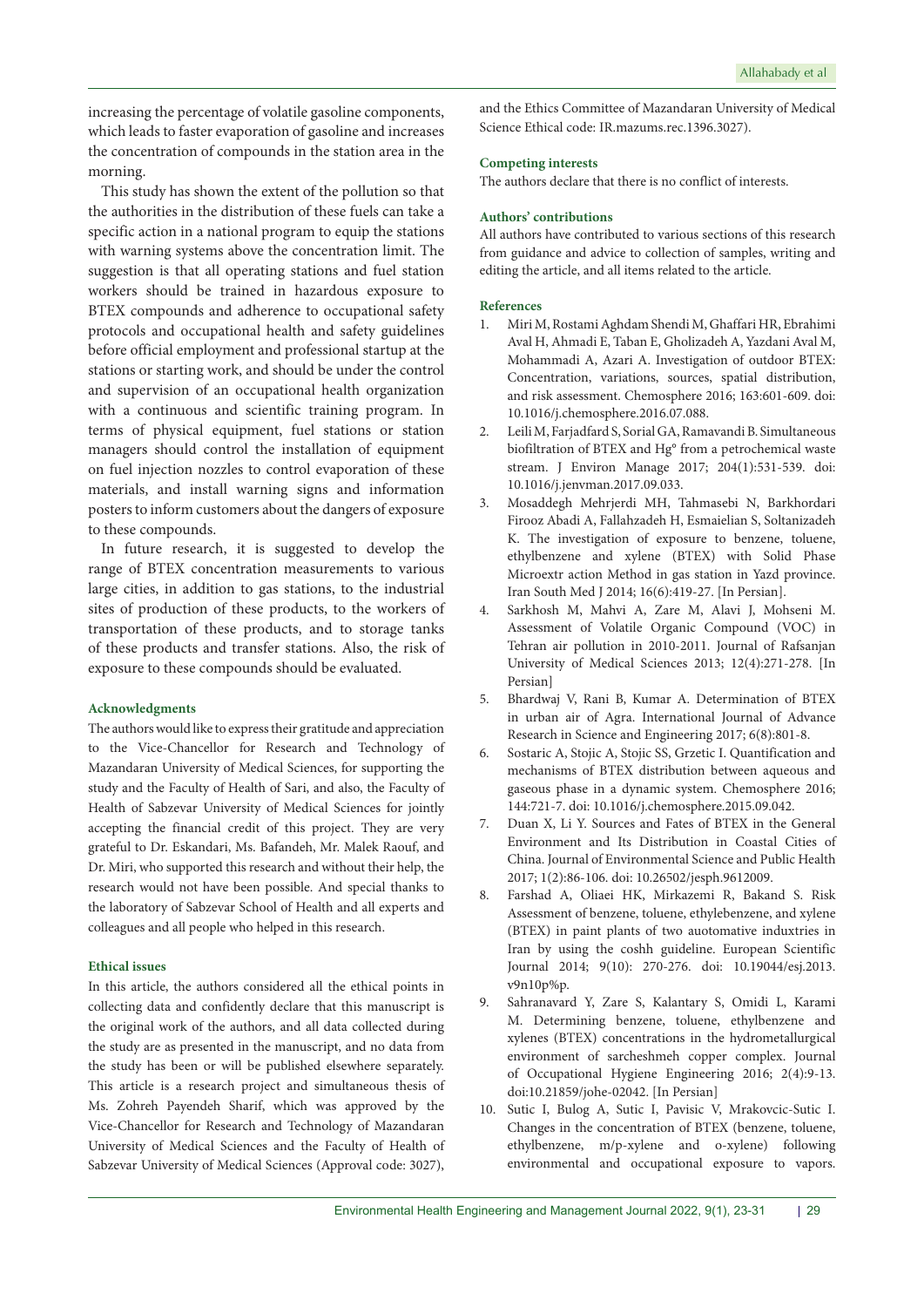Journal of Multidisciplinary Engineering Science Studies 2016; 2(10):1014-1018.

- 11. Occupational Safety and Health Administration (OSHA). Chemical Information Manual (OSHA Instruction, CPL, 2-2.43A). Washington, DC.: Occupational Safety and Health Administration; 2010.
- 12. Pandya GH, Gavane AG, Kondawar VK. Assessment of occupational exposure to VOCs at the Gantry gasoline Terminal. J Environ Sci Eng 2006; 48(3):175-82. PMID: 17915780.
- 13. Azari MR, Nejad MR, Motesadi S. A new sampler and analysis method for BTEX in Ambient air. Tanaffos 2008; 7(3):47-52.
- 14. Javadi I, Mohammadian Y, Elyasi S. Occupational exposure of shahindej county refueling stations workers to BTEX Compounds, in 2016. Journal of Research in Environmental Health 2017; 3(1):74-83. doi: 10.22038/ JREH.2017.22753.1138.
- 15. Watson JG, Chow JC, Fujita EM. Review of volatile organic compound source apportionment by chemical mass balance. Atmos Environ 2001; 35(9): 1567-84. d[oi: 10.1016/](https://doi.org/10.1016/S1352-2310(00)00461-1) [S1352-2310\(00\)00461-1.](https://doi.org/10.1016/S1352-2310(00)00461-1)
- 16. Hydrocarbons AM. NIOSH manual of analytical methods (NMAM). 4th Edition; U.S.: Department of Health, Education, and Welfare, Publ; 2003.
- 17. Iran Occupational Health Committee. Occupational exposure limit. Tehran: Center of environmental & occupational health; 2003.
- 18. Rene ER, Murthy DV, Swaminathan T. Steady-and transient-state effects during the biological oxidation of gasphase benzene in a continuously operated biofilter. Clean Technologies and Environmental Policy 2019; 12(5):525- 35. doi:10.1007/s10098-009-0257-9.
- 19. Rastkari N, Izadpanah F, Yunesian M. Exposure to benzene in gas station workers: environmental and biological monitoring. Iranian Journal of Health and Environment 2015; 8(2):163-70.
- 20. Salmani M, Ehrampoush M, Mosadeg M, Sharifi SM. Determination of benzene, toluene, ethyl benzene and xylene (BTEX) in ambient air painting workshops car compared to the air surrounding residential areas during winter 1394 in Yazd city. Journal of Toloo-e-Behdasht 2017; 15(5):21-30. [In Persian]
- 21. Chaudhary S, Kumar A. Monitoring of Benzene, Toluene, Ethylbenzene And Xylene (BTEX) concentrations in ambient air in Firozabad, India. Int Arch Appl Sci Technol 2012; 3(2):92-6.
- 22. Seddigh M, Sajjadfar F, Teiri H, Hajizadeh Y. Monitoring of BTEX Emission from Filling Stations in Khorasgan District, Iran, in 2013-2014. Journal of Health System Research 2016; 12(2):214-221. [In Persian]
- 23. Esmaelnejad F, Hajizadeh Y, Pourzamani H, Amin MM. Monitoring of benzene, toluene, ethyl benzene, and xylene isomers emission from Shahreza gas stations in 2013. Int J Env Health Eng 2015; 4(1):1-7. doi: 10.4103/2277- 9183.157716.
- 24. Esteve-Turrillas FA, Pastor A, de la Guardia M. Assessing air quality inside vehicles and at filling stations by monitoring benzene, toluene, ethylbenzene and xylenes with the use of semipermeable devices. Anal Chim Acta 2007; 593(1):108-

16. doi: 10.1016/j.aca.2007.04.055.

- 25. Keymeulen R, Gorgenyi M, Héberger K, Priksane A, van Langenhove H. Benzene, toluene, ethyl benzene and xylenes in ambient air and Pinus sylvestris L. needles: a comparative study between Belgium, Hungary and Latvia. Atmos Environ 2001; 35(36):6327-35. doi: 10.1016/S1352- 2310(01)00424-1.
- 26. Tunsaringkarn T, Siriwong W, Rungsiyothin A, Nopparatbundit S. Occupational exposure of gasoline station workers to BTEX compounds in Bangkok, Thailand. Int J Occup Environ Med 2012; 3(3):117-25. PMID: 23022861.
- 27. Liu CS, Tsai JH, Kuo SW. Comparisons of complete blood counts and urinary benzene metabolites after exposure to benzene. Mid-Taiwan Journal of Medicine 2000; 5(4):235- 42. doi: 10.6558/MTJM.
- 28. Hazrati S, Rostami R, Fazlzadeh M, Pourfarzi F. Benzene, toluene, ethylbenzene and xylene concentrations in atmospheric ambient air of gasoline and CNG refueling stations. Air Qual Atmos Health 2015; 9(4):403–9. doi:10.1007/s11869-015-0349-0.
- 29. Soltanpour Z, Mohammadian Y, Fakhri Y. The concentration of benzene, toluene, ethylbenzene, and xylene in ambient air of the gas stations in Iran: A systematic review and probabilistic health risk assessment. Toxicol Ind Health 2021; 37(3):134-141. doi: 10.1177/0748233720981218.
- 30. Barros N, Carvalho M, Silva C, Fontes T, Prata JC, Sousa A, Manso MC. Environmental and biological monitoring of benzene, toluene, ethylbenzene and xylene (BTEX) exposure in residents living near gas stations. J Toxicol Environ Health A 2019; 82(9):550-563. doi: 10.1080/15287394.2019.1634380.
- 31. Moridzadeh M, Dehghani S, Rafiee A, Hassanvand MS, Dehghani M, Hoseini M. Assessing BTEX exposure among workers of the second largest natural gas reserve in the world: a biomonitoring approach. Environ Sci Pollut Res Int 2020; 27(35):44519-44527. doi: 10.1007/s11356-020- 10379-x.
- 32. Al-Harbi M, Alhajrib I AlAwadhi ALA, Whalen JK. Health symptoms associated with occupational exposure of gasoline station workers to BTEX compounds. Atmospheric Environment 2020; 241(15): 117847. doi: 10.1016/j. atmosenv.2020.117847.
- 33. Kuranchie FA, Angnunavuri PN, Attiogbe F, Nerquaye-Tetteh EN, Young Yun G (Reviewing editor). Occupational exposure of benzene, toluene, ethylbenzene and xylene (BTEX) to pump attendants in Ghana: Implications for policy guidance. Cogent Environmental Science 2019; 5(1):1-18. [doi:10.1080/23311843.2019.1603418](https://doi.org/10.1080/23311843.2019.1603418)
- 34. Mohammadi A, Ghassoun Y, Lowner MO, Behmanesh M, Faraji M, Nemati S, et al. Spatial analysis and risk assessment of urban BTEX compounds in Urmia, Iran. Chemosphere 2020; 246:125769. doi: 10.1016/j. chemosphere.2019.125769.
- 35. Davidson CJ, Hannigan JH, Bowen SE. Effects of inhaled combined Benzene, Toluene, Ethylbenzene, and Xylenes (BTEX): Toward an environmental exposure model. Environ Toxicol Pharmacol 2021 Jan;81:103518. doi: 10.1016/j.etap.2020.103518.
- 36. Meshari AH, Ibrahim A, AlAnood A, Whalen JK. Health